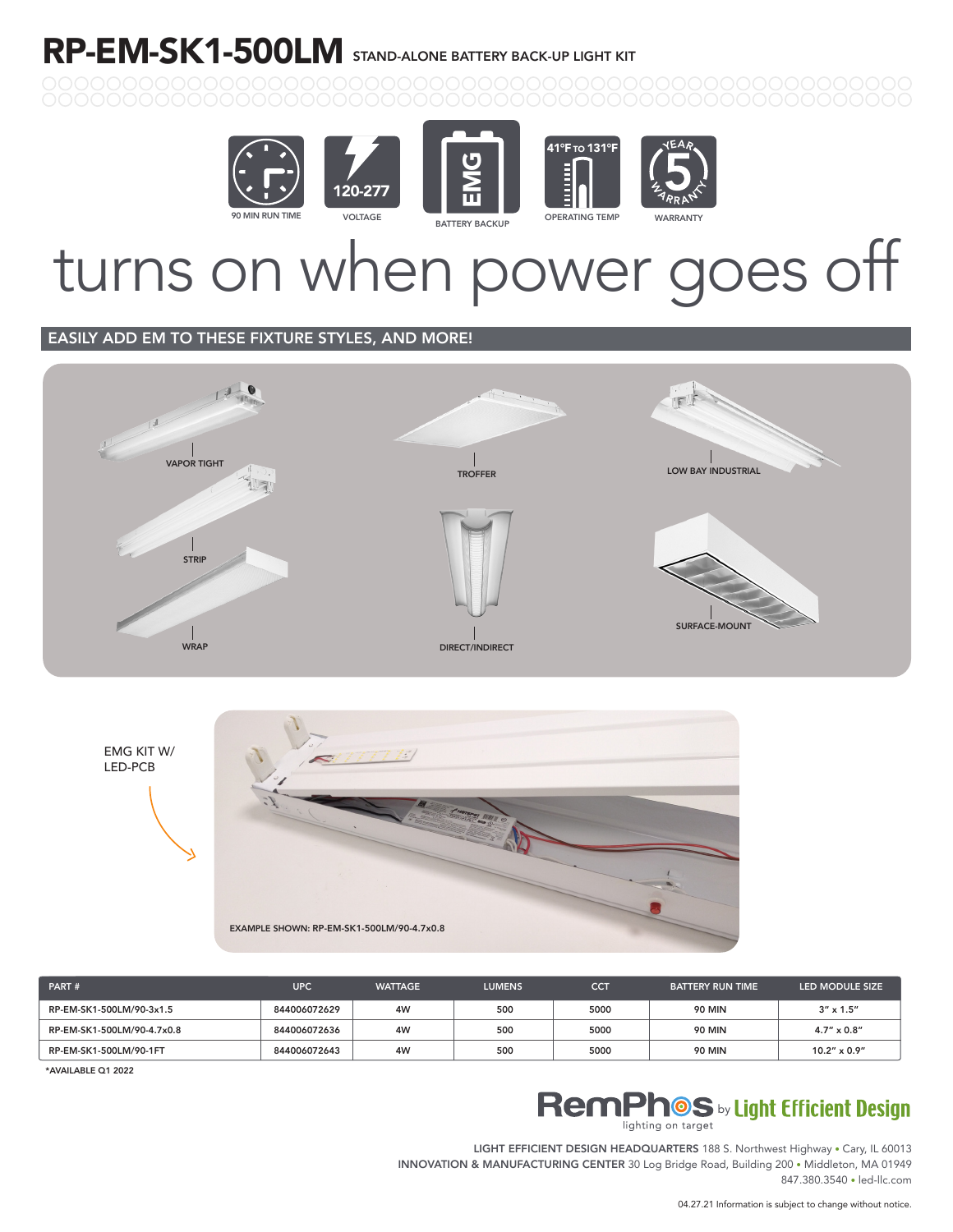## RP-EM-SK1-500LM STAND-ALONE BATTERY BACK-UP LIGHT KIT

| <b>PRODUCT SPECIFICATION</b>        |                                               |  |  |  |
|-------------------------------------|-----------------------------------------------|--|--|--|
| Input Voltage / Frequency           | 120-277V~, 50/60Hz                            |  |  |  |
| Input Current                       | 100mA Max                                     |  |  |  |
| Input Power                         | 3W                                            |  |  |  |
| <b>Standby Power</b>                | < 0.85W                                       |  |  |  |
| Driver Type                         | <b>Constant Power</b>                         |  |  |  |
| <b>Current Rated</b>                | 333mA@12V,73mA@55V                            |  |  |  |
| Output Voltage Range                | 12-55V                                        |  |  |  |
| <b>Output Power</b>                 | 4W                                            |  |  |  |
| <b>Output Class</b>                 | <b>LED Class2</b>                             |  |  |  |
| Number of Output Channels           | 1Channel                                      |  |  |  |
| <b>Test Switch</b>                  | <b>Test Switch Included</b>                   |  |  |  |
| Pilot Light                         | <b>Red Light</b>                              |  |  |  |
| <b>Battery ON/OFF</b>               | wire+Connector                                |  |  |  |
| Dry Location                        | Dry Location                                  |  |  |  |
| Input Surge Protection              | Line-Neutral 1kV, Line & Neutral-Ground 2kV   |  |  |  |
| <b>Emergency Mode Protections</b>   | <b>Battery Over Voltage Protection</b>        |  |  |  |
|                                     | <b>Battery Under Voltage Protection</b>       |  |  |  |
|                                     | Battery Hot Plug at Normal Mode Protection    |  |  |  |
|                                     | Battery Hot Plug at Emergency Mode Protection |  |  |  |
|                                     | <b>Output Open Protection</b>                 |  |  |  |
|                                     | Output Short Protection"                      |  |  |  |
| RFI/EMI                             | FCC Part 15 ClassA                            |  |  |  |
| Ambient Operating Temperature Range | 5°C To 55°C(41°F To 131°F)                    |  |  |  |
| <b>Battery Type</b>                 | LiFePO4                                       |  |  |  |
| <b>Battery Voltage</b>              | 6.4V                                          |  |  |  |
| <b>Battery Capacity</b>             | 2Ah Max                                       |  |  |  |
| <b>Battery Charge Current</b>       | 165mA                                         |  |  |  |
| <b>Battery Recharge Time</b>        | 12 Hours                                      |  |  |  |
| <b>Battery Discharge Time</b>       | Min 90 Minutes                                |  |  |  |
| Service Life                        | 50,000 hours                                  |  |  |  |
| Warranty                            | 5 years                                       |  |  |  |



LIGHT EFFICIENT DESIGN HEADQUARTERS 188 S. Northwest Highway . Cary, IL 60013 INNOVATION & MANUFACTURING CENTER 30 Log Bridge Road, Building 200 • Middleton, MA 01949 847.380.3540 • led-llc.com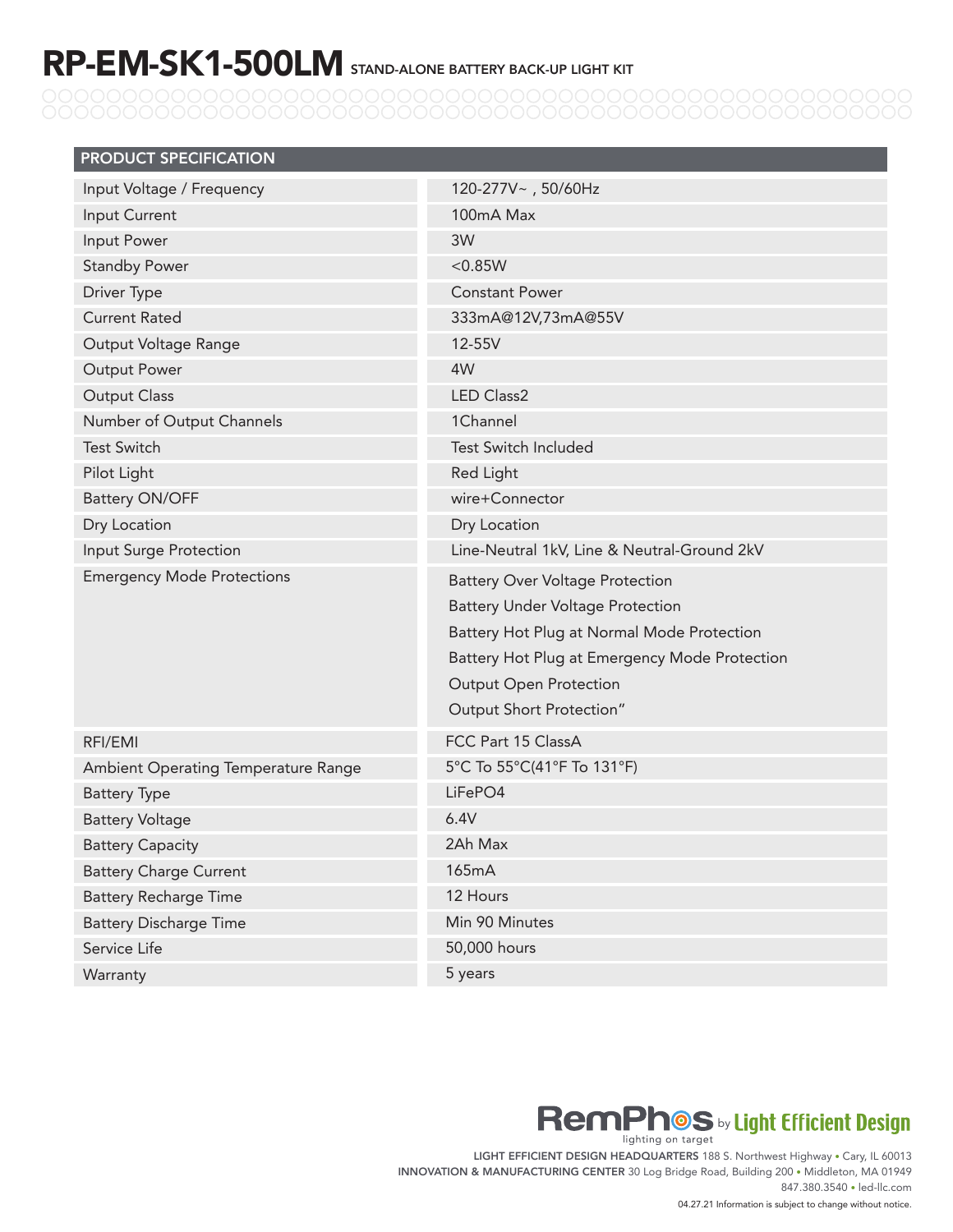### RP-EM-SK1-500LM STAND-ALONE BATTERY BACK-UP LIGHT KIT

#### EMG DRIVER DIMENSIONS





#### **RemPhOS** by Light Efficient Design lighting on target

LIGHT EFFICIENT DESIGN HEADQUARTERS 188 S. Northwest Highway • Cary, IL 60013 INNOVATION & MANUFACTURING CENTER 30 Log Bridge Road, Building 200 • Middleton, MA 01949 847.380.3540 • led-llc.com